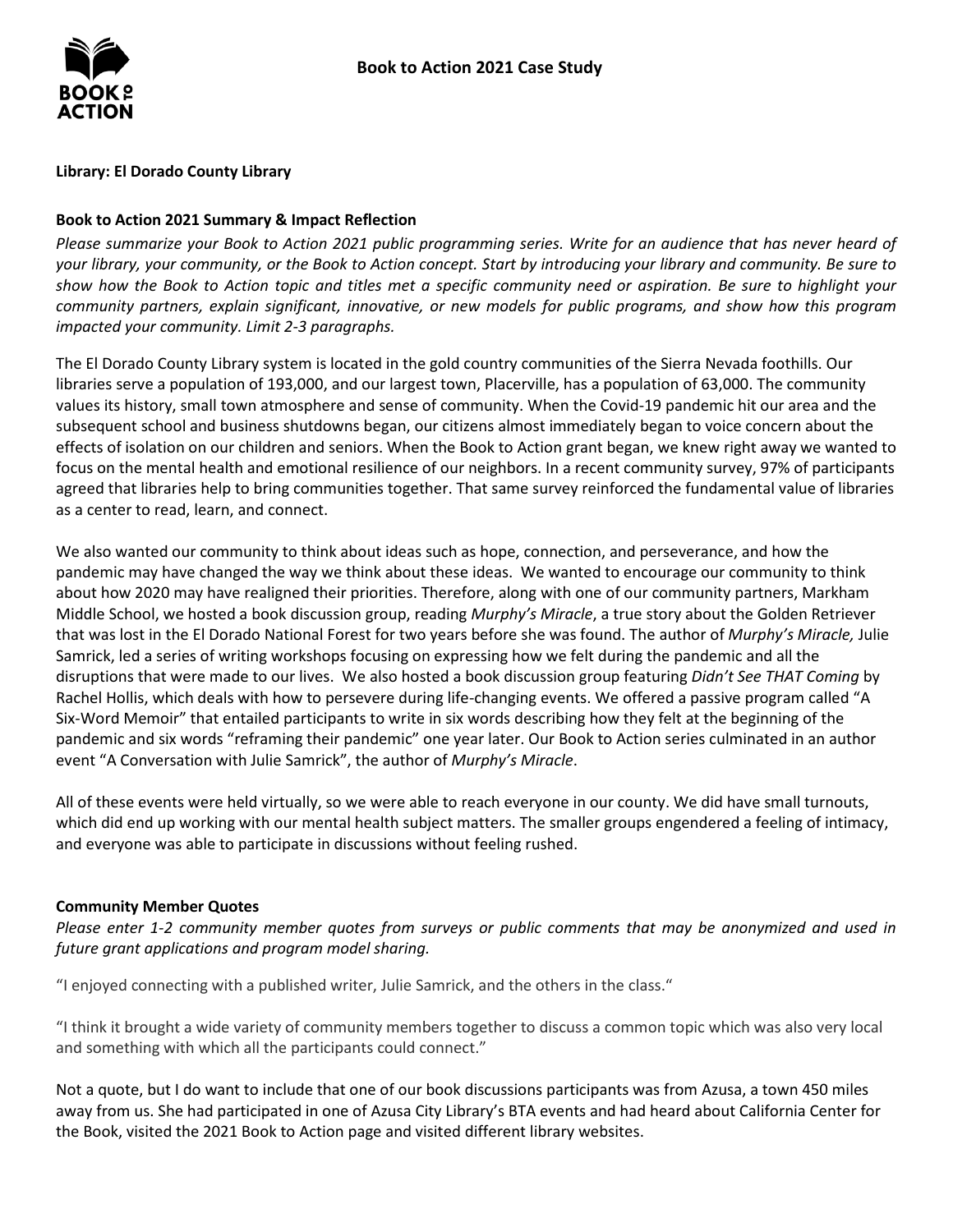#### **Impact on Professional Development**

 *development. As a result of participating in this program, what skills did you or your team learn? What professional*  takeaways would you share with others looking to improve community engagement with adults & intergenerational *Please summarize how participating in the Book to Action 2021 initiative impacted you and your team's professional groups?* 

 Staff involved in Book to Action developed new skills in networking, developing marketing materials and virtual programming. Improved skills included time management and communicating with colleagues.

#### **Final Words of Advice**

 *Action or similar community engagement series for adults and intergenerational groups in their community? What brief bit of advice (1-2 sentences) would you give to library staff members interested in coordinating a Book to* 

 vacation times, etc. Think carefully about what types of programming works and does not work well virtually. Plan early and think about the timing of your programs. Are they competing with summer reading programs, common

 **Total # Programs:** 6 **Total Attendance at Programs:** 24 **Book to Action URL(s): Book to Action Images:** <https://eldoradolibrary.org/book-to-action-el-dorado-2021/>

 **Please attach 1-2 images (.jpg or .png files only) that best represent your Book to Action 2021 series**   *Sample File Name: BTA 2021 San Leandro Library Image 1.jpg*  **Image 2 File Name: Image 2 Caption: Image 2 File Name:**<br>**Image 2 Caption:**<br>**Book to Action Program Coordinator Name & Title:** Kelly Jordan, Sr. Library Assistant **Image 1 File Name: Image 1 Caption:** Reframing 2020 flyer

**Contact:** Kelly.jordan@edcgov.us

**May others contact you with questions?** X Yes □ No